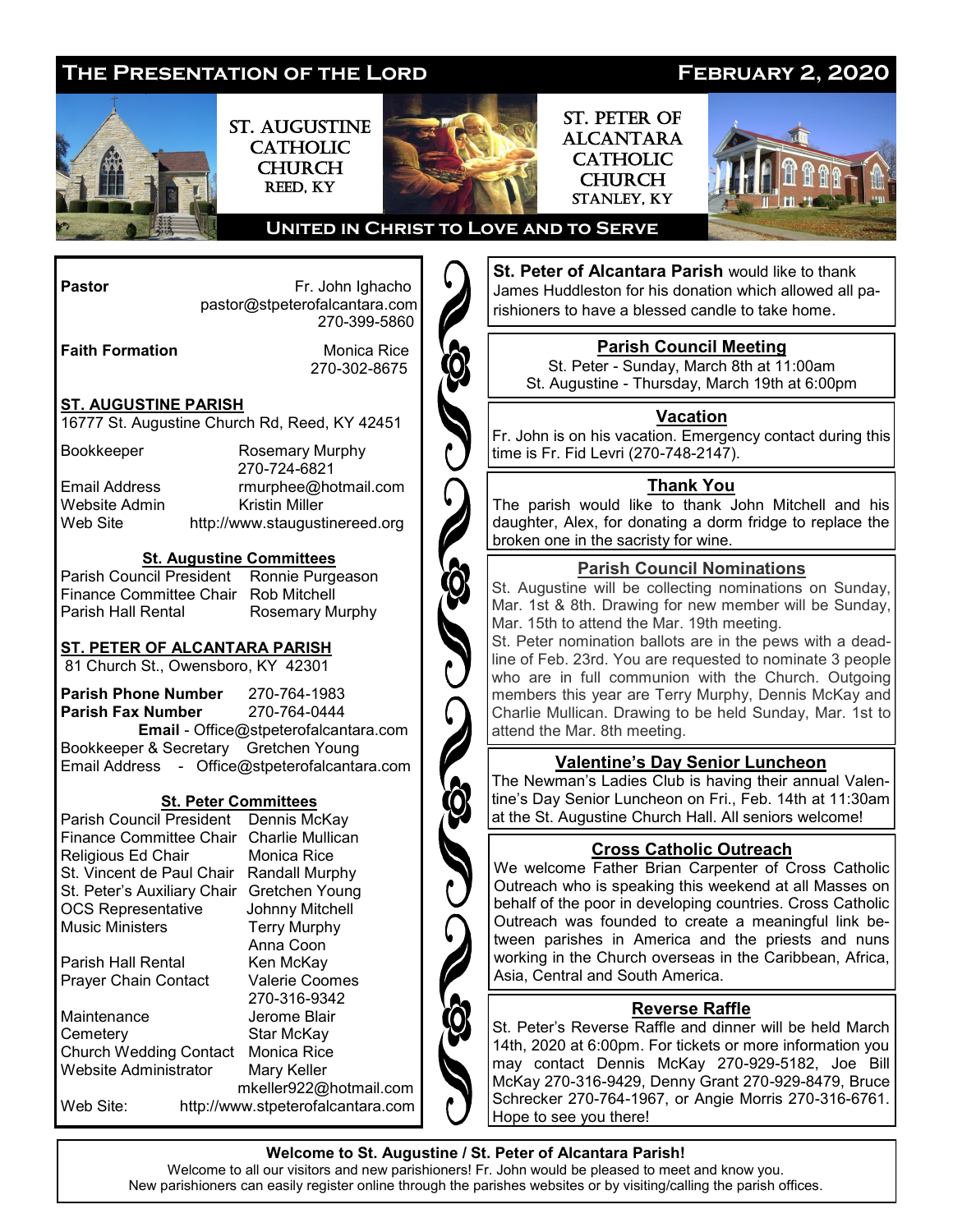# *The Presentation of the Lord Luke 2:22-40 "You are the salt of the earth. But if salt loses its taste, with what can it be seasoned?"*

Too little salt in our diet can lead to serious dehydration. But too much salt in our diet can cause unhealthy fluid retention and high blood pressure. Like most things in life, we should try to achieve balance and moderation. Jesus says salt that loses it flavor is useless, except to be trampled under foot. Jesus' use of the image of salt was not about concern for flavoring food or even the effect of salt on the health of his disciples. He was challenging them to identify, develop and use all of the unique array of talents, abilities and gifts God had given them for their own benefit and enjoyment and for the benefit and enjoyment of others. He also challenges us. If we fail or refuse to use our gifts, imagine how we will feel when the day comes that we see Jesus face to face and he says, "You were created to be the salt of the earth. Did you season and improve your life and the lives of others? Or were you like salt that has lost its flavor and is not good for anything?

### **Bulletin/Website**

If you would like the weekly bulletin emailed to you please email: mkeller922@hotmail.com or contact the parish office. At our parish website: stpeterofalcantara.com you can click on the Events tab to see the Calendar.

### **10th Episcopal Ordination Anniversary**

Celebrate Bishop Medley's 10<sup>th</sup> Episcopal Ordination Anniversary at St. Stephen Cathedral with multicultural Vespers on Mon., Feb. 17, 2020 at 6:00pm! This is open to everyone in the diocese to attend. A reception will follow in the Fr. John Vaughan Community Center. Come help us celebrate this milestone of Bishop Medley's!

### **Co-Ed, Pick-up Volleyball**

Owensboro area young adult ministry is offering this opportunity on Thur. nights from 7:30-9:30pm. Open to ages 18-39 at Owensboro Catholic Middle School. Bring clothing to play and athletic shoes for the gym floor. Visit facebook.com/OwensboroYoungAdult for more information.

### **Youth 2000**

Young people ages 13-30 are invited to a Youth 2000 retreat on Mar. 6-8, 2020 at Brescia University. Youth should register through a parish, school, or other group. For registration forms go to owensborodiocese.org/youth-2000. Registration deadline is Feb. 21st, 2020.

### **Rachel's Vineyard**

Rachel's Vineyard offers post-abortion healing retreats for women & men who are suffering from the lingering effects after abortion. The [next retreat](https://owensborodiocese.org/wp-content/uploads/RV-flier-March-2020-1.pdf) is March 20-22, 2020 in the Nashville area. Contact Wendy at (270) 474-4707 or email: [wendyc@hopeafterabortionky.com.](mailto:wendyc@hopeafterabortionky.com)

### Please Pray for all the sick †

ST. PETER: Jennifer Ebelhar, Stella Fogle, Lillian Young, Karen Spalding, Ann Canary, Jimmy Hancock, Mr. & Mrs. Gene Gass, Clay Daugherty, Debbie Millay, James Wilke, Lance Sprague, George Murphy, Martha Morris, and Jeanette Smith.

#### *Note: Names will be purged every 3 months unless otherwise advised*

Barbara Connor passed away this week. May her soul rest in peace.

#### **Lenten Book Study on Facebook Live**

Join the Young Adult Ministry for a Facebook Live Lenten Book Study with Fr. Will Thompson and Neena Gaynor. The book is, "No Greater Love: A Biblical Walk Through Christ's Passion," by Dr. Edward Sri. Simply visit the [Diocese of Owensboro Young](https://www.facebook.com/events/1096991273985105/)  [Adult Ministry Facebook page](https://www.facebook.com/events/1096991273985105/) Monday nights at 7:30 pm beginning on February 24, 2020. Expect live commentary and discussion.

#### **Joy Camp**

The Diocese is pleased to announce Joy Camp, a oneday camp experience, for 5-12th graders with intellectual or mild physical disabilities at Gasper River Catholic Youth Camp & Retreat Center on Sat., April 18, 2020 from 10:00am till 4:00pm. The event will include Adoration, activities, hayrides, a talent show and Olympics, as well as a closing Mass with Fr. Jamie Dennis. The cost of the camp is \$30, however a generous donor is covering the cost of the first 20 registrants! Every child needs to be accompanied for the whole day by a responsible adult, 18 years or older, preferably a parent, guardian or dedicated caregiver for the child. The registration deadline is March 31, 2020. Online registration is available by visiting [gasperriverretreatcenter.org.](http://www.gasperriverretreatcenter.org/)

#### **Catholic Men's Conference of Western KY**

The Catholic Men's Conference of Western Kentucky is hosting their 9th annual conference on Saturday, February 15th, 2020 at the RiverPark Center in Owensboro. Tickets are \$30 for adults and \$15 for students. Guest speakers this year are Patrick Madrid, Bruce Sullivan and Brian Greenfield. Mass with Bishop Medley will follow the conference at St. Stephen Cathedral at 5:00pm. For info or to purchase tickets visit kycatholic.com.

### **Western Kentucky Catholic**

The deadline for the March 2020 issue of The Western Kentucky Catholic is Saturday, February 15. Please contact [the editor, Elizabeth Barnstead,](mailto:elizabeth.barnstead@pastoral.org) for a word limit for reader-submitted articles. Submitted photos must be a JPEG format (ending in ".jpg") and be sent via email. A photo description, date and name of photographer must be included. The WKC is always on the lookout for news tips/story pitches; please contact Elizabeth to make a suggestion for a story idea! Just as a reminder, if you would like to invite the WKC to cover an event, please contact us no later than two weeks before the event will take place, so we can check our schedules for availability.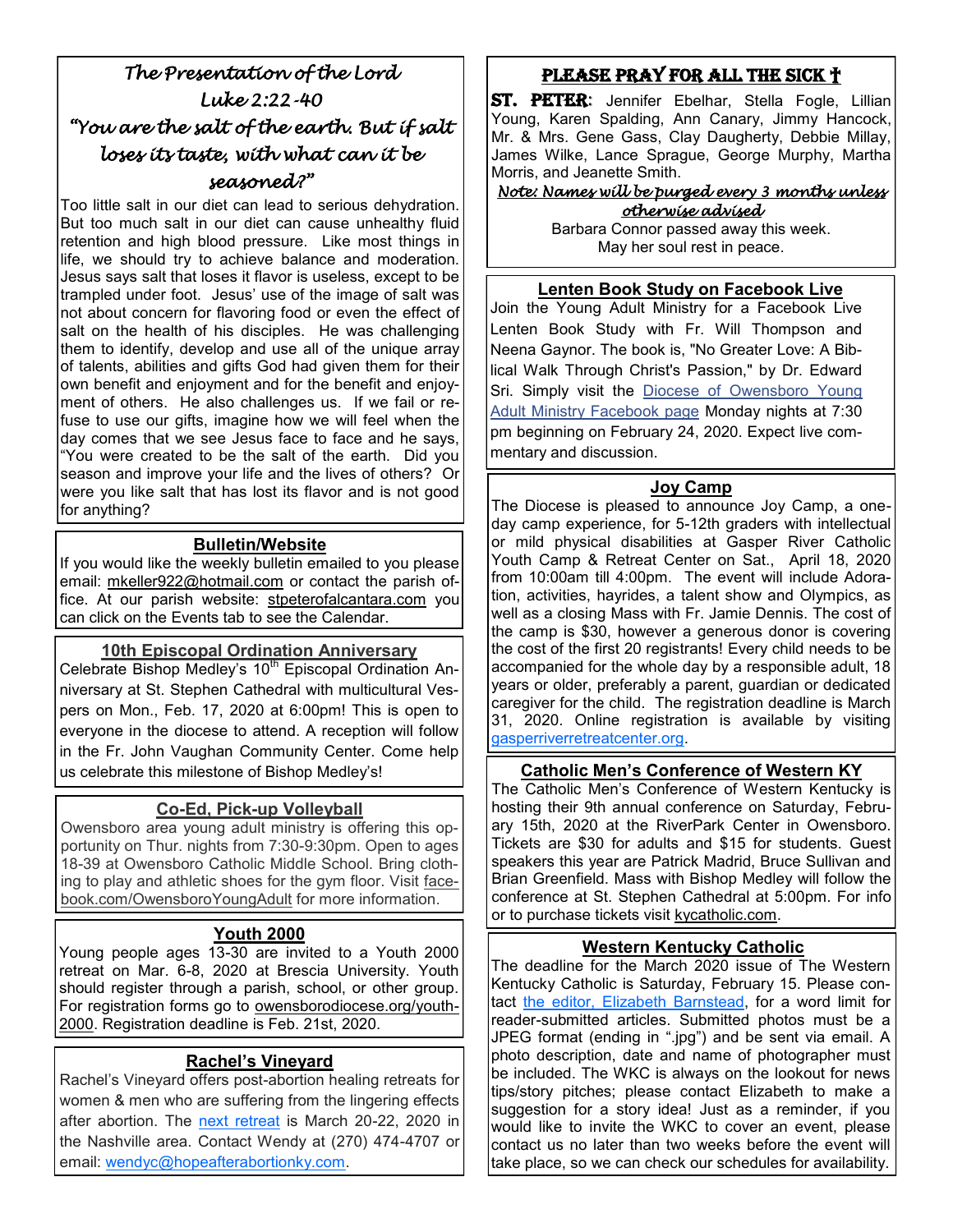



### **Sacrament of Anointing of the Sick**

The Sacrament of Anointing of the Sick is celebrated anytime upon request, and once in a while during the weekend Masses. Please notify Fr. John or call the parish office if you know of anyone who is sick and in need of the sacrament. Fr. John will make every effort to visit them.

#### **Bulletin Information**

 ted to St. Peter's office by **Wednesday**. 270-764 Information for the Bulletin needs to be submit--1983 or office@stpeterofalcantara.com.

 $\overline{\phantom{a}}$